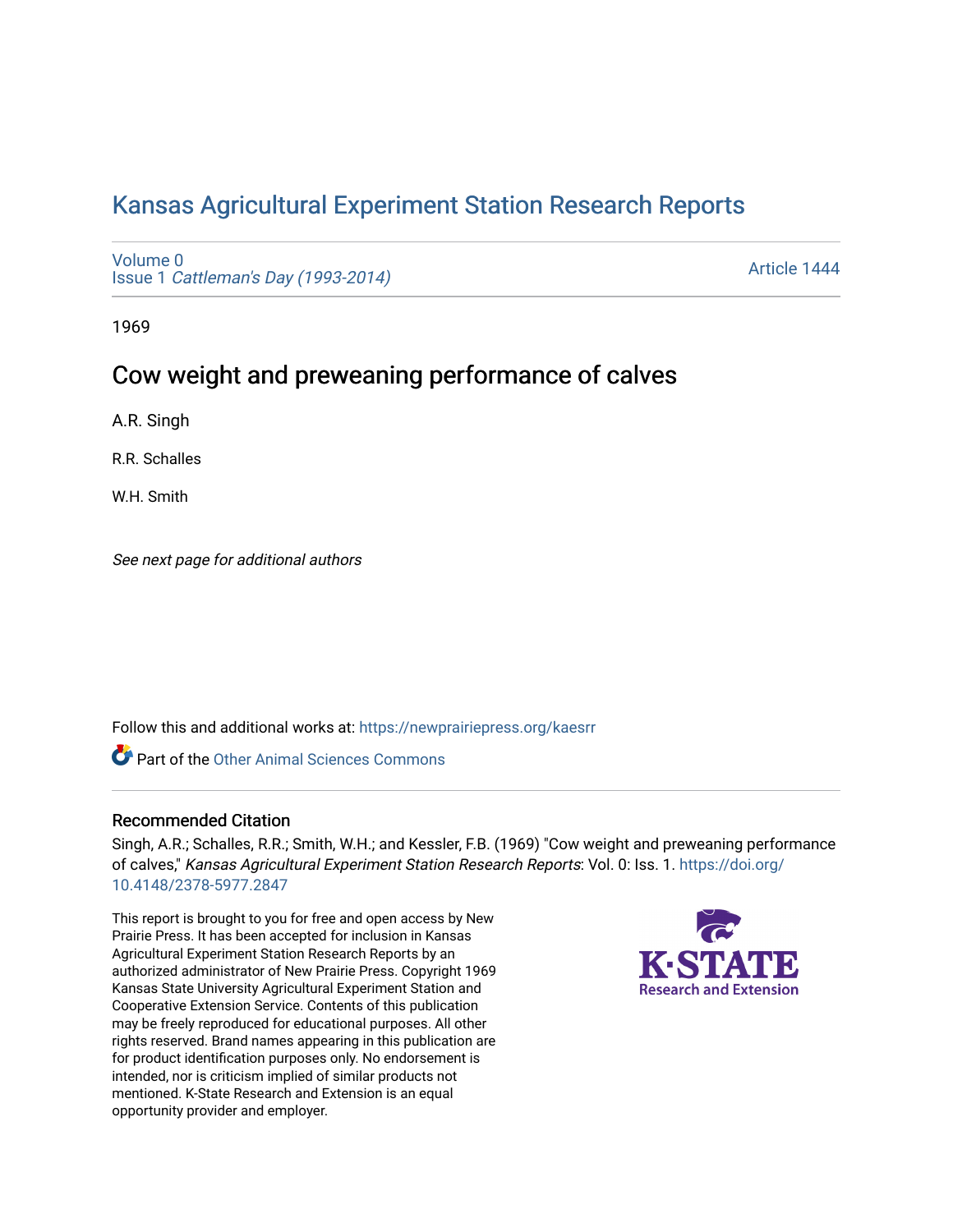### Cow weight and preweaning performance of calves

#### **Abstract**

The influence of cow weight at parturition and during the lactation on preweaning performance of calves was evaluated. Hereford cattle at the Fort Hays Branch Experiment Station were used. Purebred sires had been used many generations in the herd that produced the calves. The calves were born January through April. Cows and calves grazed native pastures without creep feed. Heifers were bred to produce first calves when about three years old. All male calves were castrated by one month of age. Calves were weighed and identified within 24 hours after birth and were again weighed at weaning. They were weaned between September 15 and November 1, at an average age of 263 days. Cows were weight immediately following parturition and when the calves wore weaned.

### Keywords

Cattlemen's Day, 1969; Report of progress (Kansas State University. Agricultural Experiment Station); 529; Beef; Cow weight; Performance; Average daily gain

#### Creative Commons License

 $\odot$  $\odot$ 

This work is licensed under a [Creative Commons Attribution 4.0 License](https://creativecommons.org/licenses/by/4.0/).

#### Authors

A.R. Singh, R.R. Schalles, W.H. Smith, and F.B. Kessler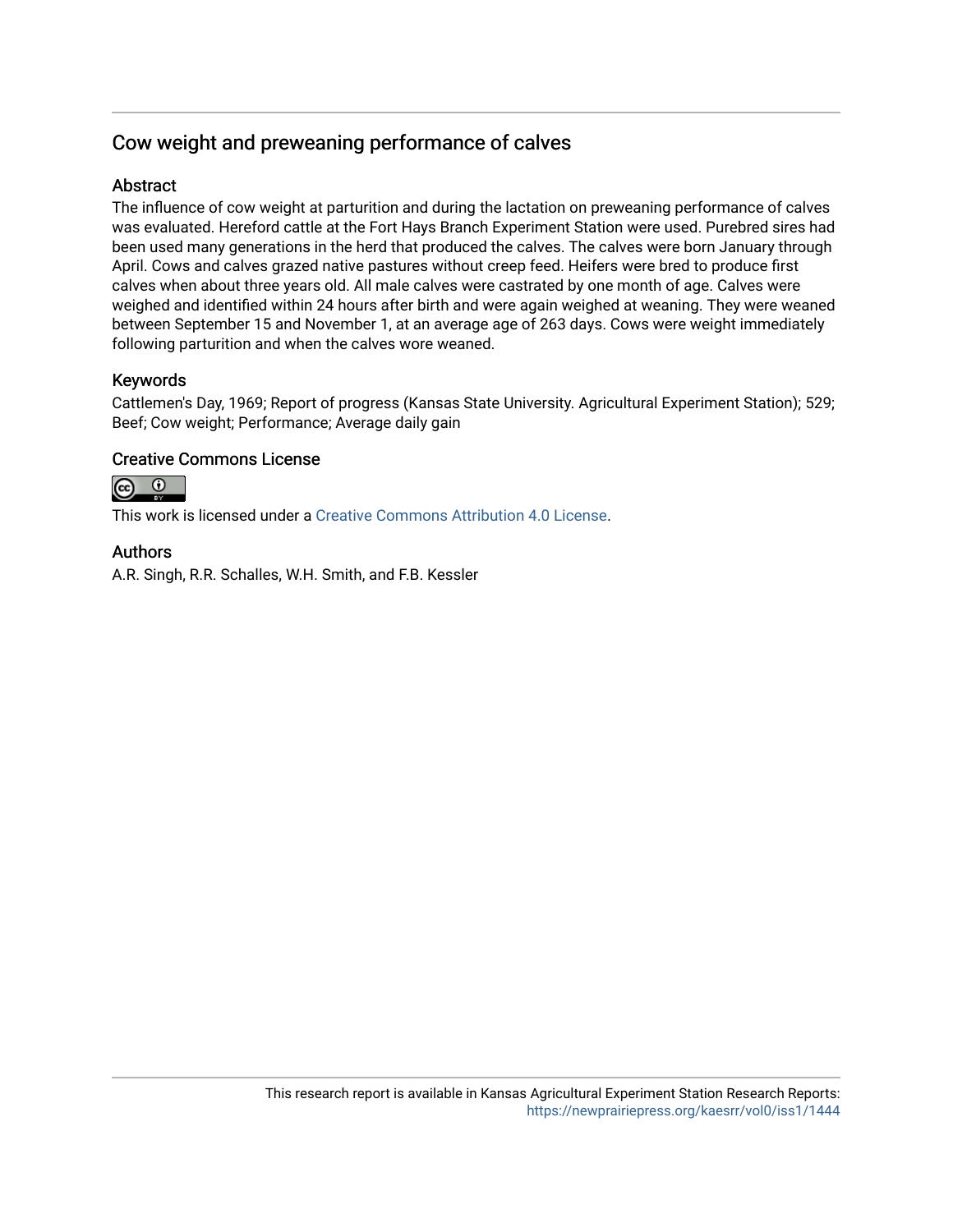Cow Weight and Preweaning Performance of Calves A.R. Singh, R.R. Schalles, W.H. Smith and F.B. Kessler

The influence of cow weight at parturition and during the lactation on preweaning performance of calves was evaluated. Hereford cattle at the Fort Hays Branch Experiment Station were used. Purebred sires had been used many generations in the herd that produced the calves.

The calves were born January through April. Cows and calvus grazed native pastures without creep feed. Heifers were bred to produce first calves when about three years All male calves were castrated by one month of age. old. Calves were weighed and identified within 24 hours after birth and were again weighed at weaning. They were weaned between September 15 and November  $1<sub>t</sub>$  at an average age of 263 days. Cows were weighed immediately following parturition and when the calves were weaned.

Birth weight, preweaning average daily gain (ADG), and weaning weight were available for 619 calves sired by 13 bulls during 6 years.

The data were analyzed by the least squares method, using a multiple classification model with regressions and unequal subclass numbers. It was assumed on the basis of previous analyses that none of the main effects would interact significantly, so interactions were excluded from the model.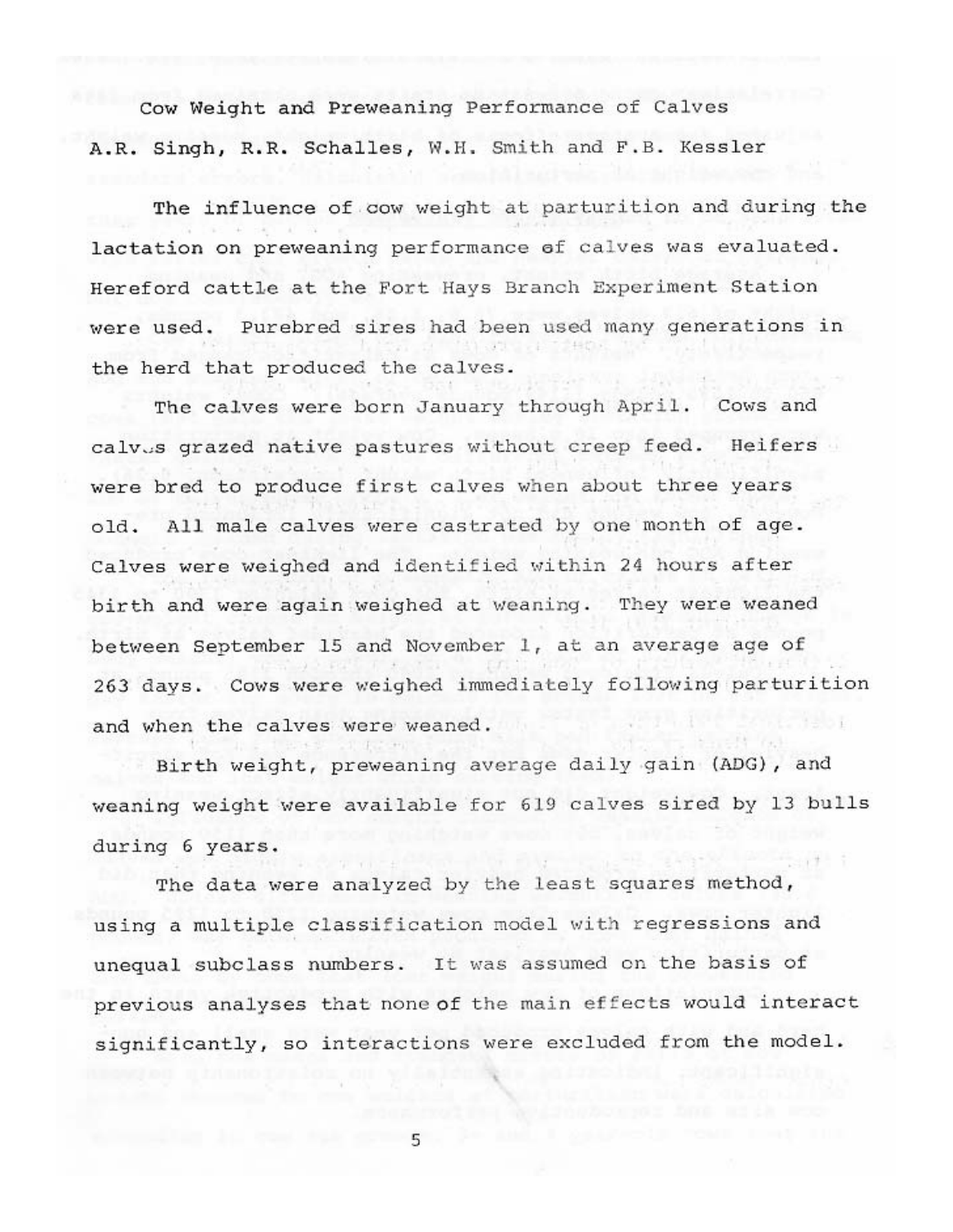The "t-test" was used to isolate differences among subclasses. Correlations among preweaning traits were obtained from data adjusted for average effects of birth weight, weaning weight, and cow weight at parturition.

#### Results and Discussion

Average birth weight, preweaning ADG, and weaning weight of 619 calves were 76.0, 1.56, and 483.3 pounds, respectively. Weights of cows at parturition ranged from 850 to 1595 pounds (1149 pounds average). Cows' weights were grouped into 10 classes. Cow weight at parturition significantly influenced birth weight (correlation, 0.26). However, cow weight did not significantly influence preweaning ADG nor weaning weight. The lightest cows produced the lightest calves at birth, but cows weighing 1300 to 1345 pounds at parturition produced the heaviest calves at birth.

Calves from cows weighing 1000 through 1195 pounds at parturition grew faster until weaning than calves from heavier or lighter cows but the difference was not significant. Cow weight did not significantly affect weaning weight of calves, but cows weighing more than 1150 pounds at parturition produced heavier calves at weaning than did lighter cows. Calves from cows weighing 1250 to 1295 pounds at parturition were heaviest at weaning.

Correlations of cow weights with productive years in the herd and with calves produced per year were small and nonsignificant, indicating essentially no relationship between cow size and reproductive performance.

6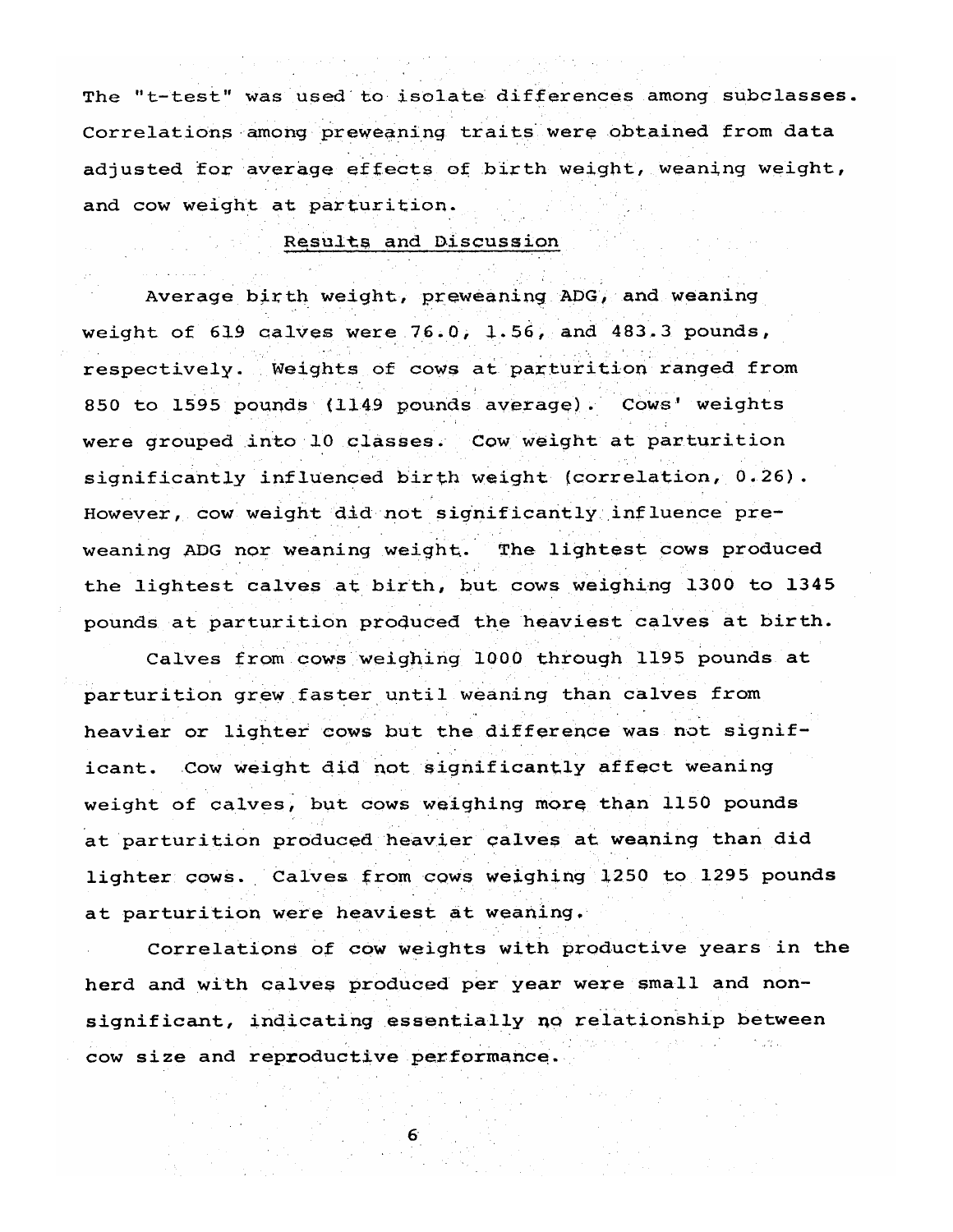From parturition to weaning cow weight changes varied from 295 pounds lost to 240 pounds gained. Cow weight changes were grouped into 5 classes. Simple means and standard errors, calculated according to years, showed that years of higher cow weight losses tended to be associated with faster calf growth rates and heavier calves at weaning, but not consistently so.

Cow weight change was significantly related to preweaning ADG and weaning weight of calves. Analyses indicated that cows that gain the least weight during lactation produce faster gaining calves. The difference between preweaning ADG of calves whose mothers lost weight and those whose mothers gained during lactation was highly significant.

The regression of preweaning ADG of calves on ratio of cow-weight change to weight at parturition (percent change in body weight) was - 0.007, or a calf gain of 0.07 pound per day faster for every 10 percent its mother lost of her weight. Perhaps cows that produced more milk had faster gaining calves and lost weight while nursing them.

Influence of cow weight changes on weaning weights of calves was highly significant and similar to the effects on ADG. Widest difference in weaning weights of calves (36.0 pounds) was between calves produced by cows that gained and those by cows that lost weight during the preweaning period.

When the means and standard errors of ratio of cow weight changes to cow weights at parturition were calculated according to cow age groups, 3- and 4 year-old cows lost the